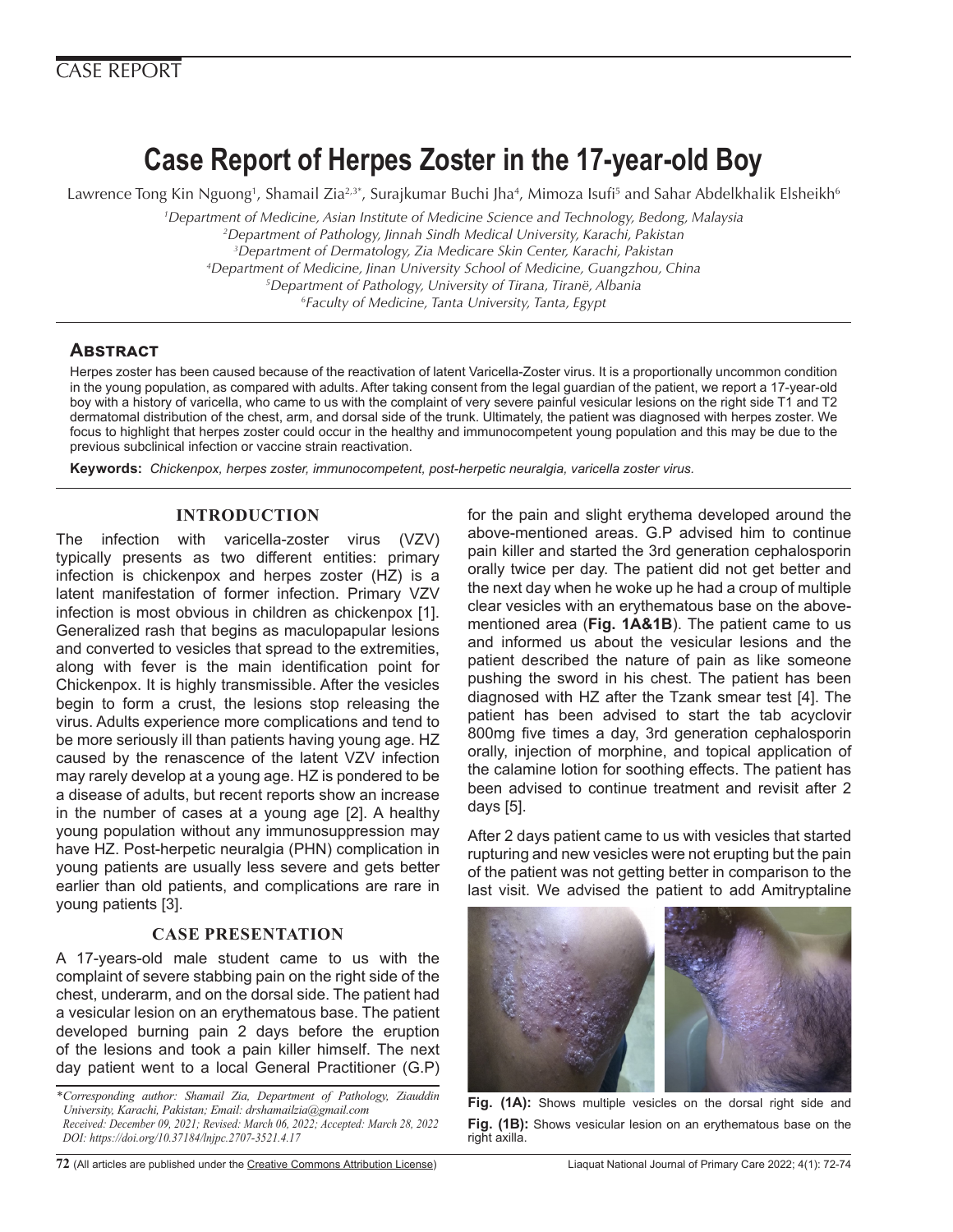

**Fig. (2A-2C):** Shows the crust on the lesion and a few post hyperpigmentation.

25mg orally, Carbamezapine 200mg once a day orally and Codine 10 mg twice a day in previous medicines. The patient has been advised to continue the same medicines for the next 15 days and then revisit. After 15 days the patient was completely fine with no pain and all the lesions have been settled with crust and post hyperpigmentation on the lesion site (**Fig. 2A-2C**).

#### **DISCUSSION**

The varicella-zoster virus leads to chickenpox and then it becomes dormant, commonly in the ganglia of the cranial nerves and dorsal root ganglias. Herpes zoster infection (HZI) also known as Shingles, is the product of the resurgence of VZV. The VZV enters via the respiratory system in the host and starts replicating mostly in the nasopharynx and then enters into the bloodstream [6].

In adults, shingles are more prevalent and usually start with an introduction of deep burning pain. An average of 30 days is required to fully settle a typical untreated herpes zoster outbreak, but it can take much longer than 30 days in a few cases. The prodromal phase common timeline for shingle is 2 to 3 days, followed by the rash to form into vesicles or blisters after 3-4 days. The fluid inside the blisters at first clears, but may become cloudy after 3-4 days. After another 5 days, the blisters begin secreting fluid, erupting and subsequently drying out and forming a crust. It takes 2-4 weeks for complete healing. PHN is the usual complication linked with HZ. PHN is a condition that affects nerve fibers and skin, causing burning pain that lasts long after the rash and blisters of shingles disappear In this complication severe throbbing type of pain can persist for months even after the lesion resolves. Patients more than 50 years of age mostly developed PHN as a post-infection complication but as far as young teenagers are concerned PHN is not that much of a concern. Peripheral nerve palsies, loss of taste sensation, encephalitis, Ramsay Hunt syndrome, Bell's palsy, and myelitis are a few other complications of HZI. The primary aim for the usage of conventional and non-conventional therapy in the treatment of HZ is to reduce the pain, soothe vesicular lesions, and prevention of superimposed bacterial infection [7].

For HZ infection management following are a few commonly used antiviral agents,

1. Acyclovir 800 mg PO daily 5 times for 7-10 days.

- 2. Famciclovir 500 mg PO daily 3 times for 7 days.
- 3. Valacyclovir 1000 mg PO daily 3 times for 7 days
- 4. Brivudin125 mg PO daily once for 7 days

For pain management in HZ infection other than antivirals, oral steroids have commonly been used [8]. In the oral steroid, category prednisolone can improve the quality of life of the patient. Narcotics, nerve block injections, local anesthetics, lidocaine patch 5%, and gabapentin usage are indicated in patients with severe pain as the first line of treatment. Tricyclic depressants and opioid analgesics are the second lines of treatment. In the treatment of PHN capsaicin have key importance because of its effect on C-fibre sensory neurons. These neurons release substance P, which mediates neurogenic inflammation and chemical-initiated pain. Transcutaneous electrical nerve stimulation (TENS) therapy usage has been beneficial in the management of PHN.

#### **CONCLUSION**

HZ is a very worrisome infection. It is the re-activation of the latent varicella virus. HZ is mostly considered as the disease of old and immunocompromised populations but nowadays cases are getting reported in young populations. Treatment with antiviral within 72 hours of the onset of the rash has shown a decline in the postinfection complication *i.e.* is PHN. Reduced incidence of HZ and PHN has been seen in individuals aged >60 years who have taken HZ vaccination. Despite many therapeutic options for herpes zoster and its complications, the treatment remains a problem.

## **CONSENT FOR PUBLICATION**

The child's legal guardian consent was obtained to publish this Case report.

#### **CONFLICT OF INTEREST**

The authors declare no conflict of interest.

#### **ACKNOWLEDGEMENTS**

We are thankful for our mentors a) Dr. Naeem Uddin, Practicing Dermatologist, Scientist and 5 USPTO Patents Holder, Karachi, Pakistan, b) Dr. Syed Ehtisham Abidi, Pharmaceutics Consultant, Baltimore, Maryland, United States of America, c) Dr. Ghassan Tranesh, Assistant Professor University of Arizona College of Medicine, Tucson, Arizona, United States of America, d) Dr. Adeel Ahmed, American Board Certified Dermatopathologist, Beckley, West Virginia, United States of America, and e) Dr. Atif Ali Hashmi, Department of Pathology Associate Professor Liaquat National Hospital Karachi, Pakistan. Following are the other doctors, who helped us too,

- 1. Farozaan Shamail
- 2. Fazail Zia
- 3. Muhammad Ali Khan
- 4. Syed Jawwad Ali
- 5. Vardah Zia